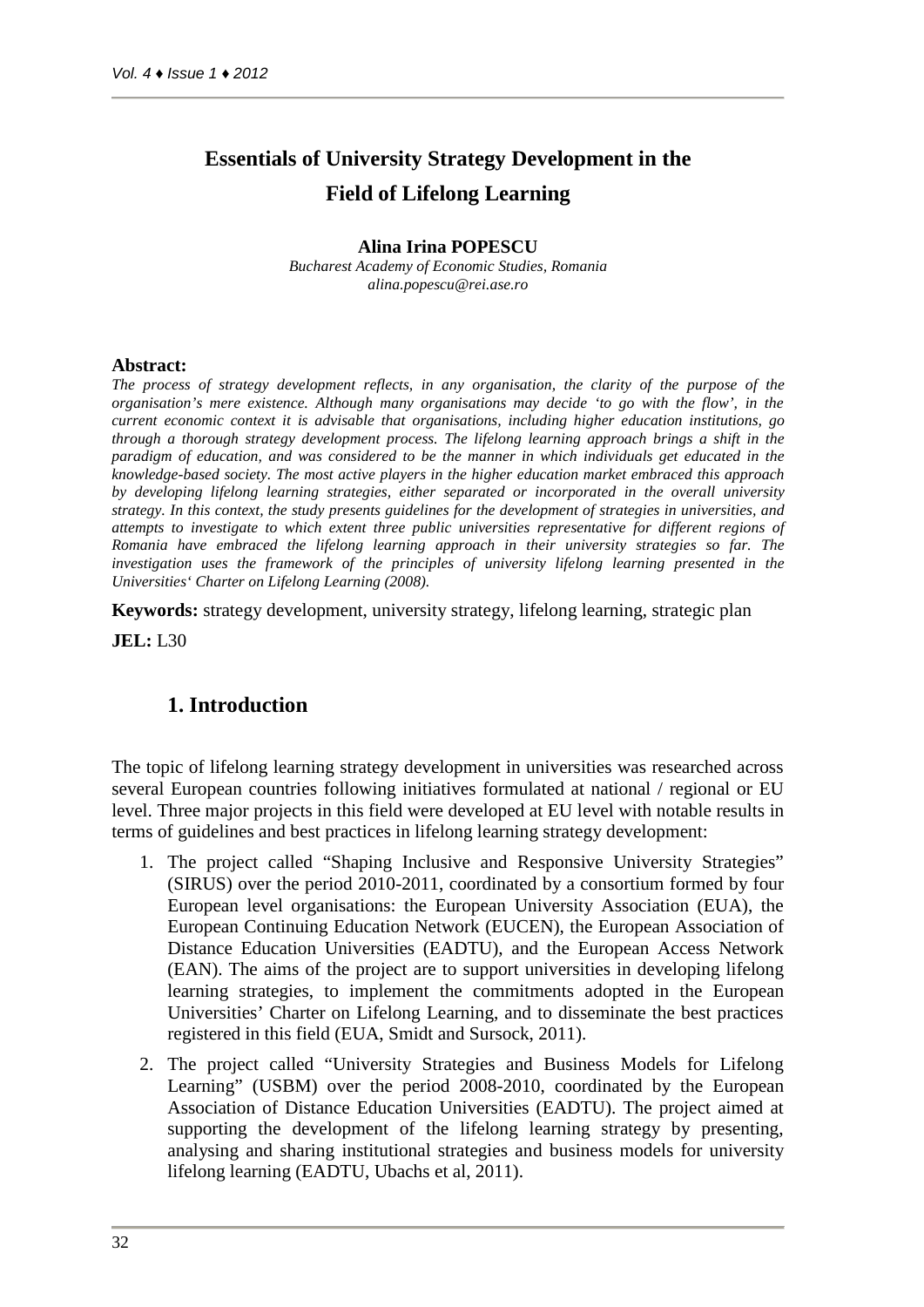3. The project called "The Impact of Lifelong Learning Strategies on Professional Higher Education" (FLLLEX) over the period 2010-2012, initiated and supported by the European Association of Higher Education Institutions (EURASHE), coordinated by KHLeuven – Leuven University College, involves a consortium of 23 partners from 10 European countries. The project aimed at identifying challenges and implications of the incorporation of Lifelong Learning (LLL) into universities' strategies and at supporting universities in developing an institutional strategy for lifelong learning (EURASHE, Frith et al, 2012).

Other projects add to the list of the initiatives in this field implemented at EU-level, but also at national level. Lindroos and Korkala (2008) researched and documented the lifelong learning strategies of 16 Finnish universities based on the data provided by the universities to the Finnish Ministry of Education in February 2007. Findings reveal different approaches in developing the lifelong learning strategy, although most of the universities preferred to have compiled a separate strategy on lifelong learning in addition to the overall university strategy.

## **2. Lifelong Learning Strategy Development in Universities**

The university lifelong learning strategy is part of the strategic process of universities which may vary from one university to another in terms of organisation, efficiency and success. Nevertheless, several aspects common to all organisations can be identified. Strategy formulation, implementation and control is the aim of strategic management, through which the mission, vision and the strategic objectives of the organisation are established, policies and plans are elaborated and implemented to attain the strategic objectives, and the needed resources are allocated to implement the policies, plans, projects or programs.

Universities can elaborate an **overall university strategy** that includes lifelong learning involvement as part of the overall strategy, and / or to compile a separate **lifelong learning strategy** in addition to their overall university strategy. Irrespective of the choice of formulating or not a separate strategy, the lifelong learning strategy has to be correlated with the overall strategy of the university. In this respect, the lifelong learning strategies aim to answer the following questions, according to Lindroos and Korkala (2008, p. 13):

- 1) How do the lifelong learning strategies connect to the overall strategic processes?
- 2) What are the universities' key tasks, aims and plans in promoting lifelong learning?
- 3) What guiding principles and values do the universities highlight in their strategies?
- 4) How the provision of continuing education is organised in each university?
- 5) How do universities take into account lifelong learning in their operations, customer relations, internal cooperation, staff development and management procedures?

Rugman and Collinson (2009) identified **six stages** of the strategic management process, as presented in Figure 1.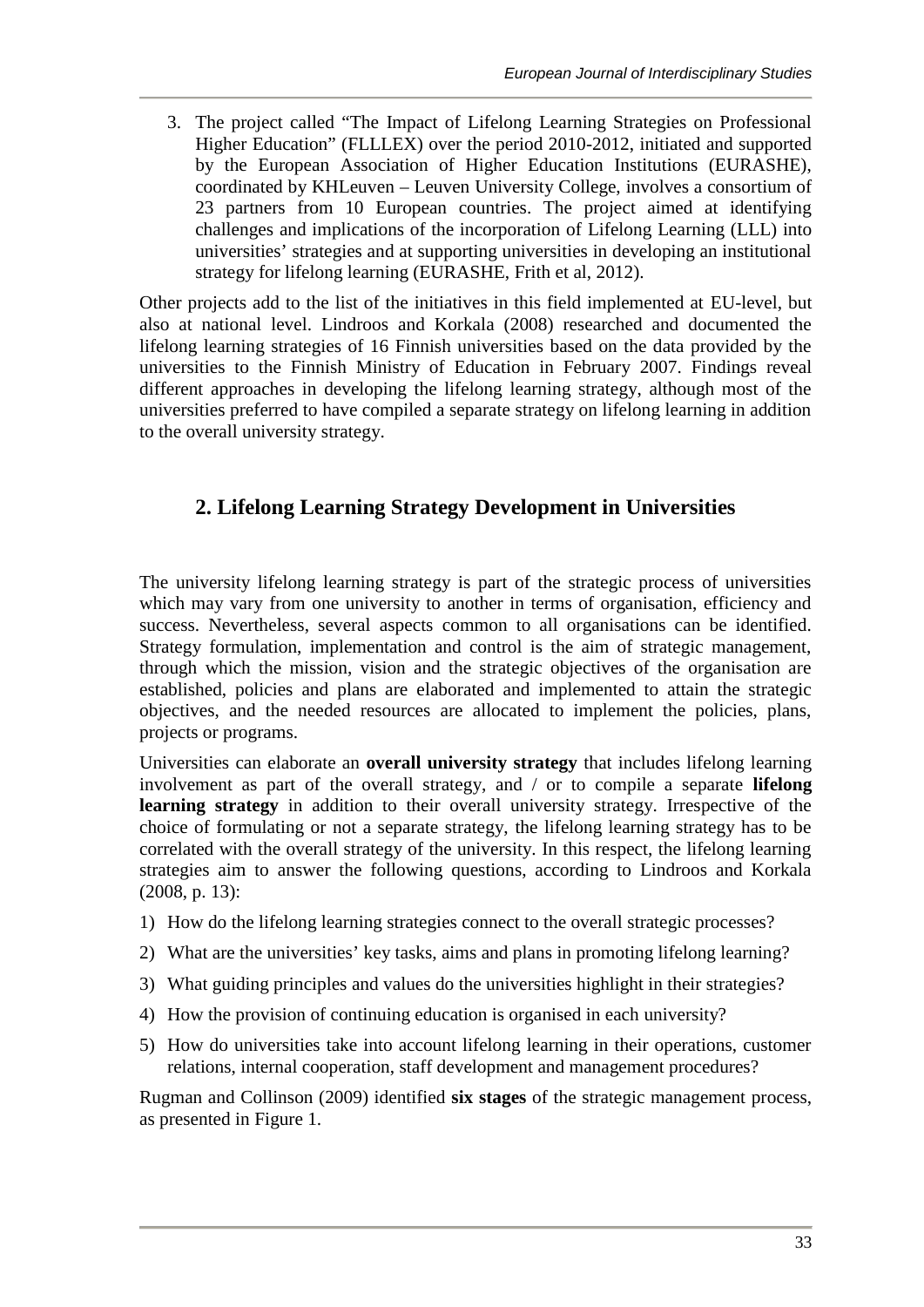

**Figure 1. Stages of the strategic management process**

**Strategic Planning**

Source: Rugman and Collinson (2009)

The development of a strategy begins with the strategic planning process. Strategic planning refers to the set up of the mission and / or vision for the university; the analysis of the external and internal environments to identify the opportunities and threats coming from the external environment and the strengths and weaknesses of the organisation; the formulation of several strategic objectives to be achieved, and the formulation of the strategy in order to build upon the strengths and reduce or eliminate the weaknesses. The strategy has to be in accordance with the mission, vision and strategic objectives of the university. Then, the stage of implementation follows, where the chosen strategy is put in practice through programs, projects or action plans. The process of strategy development ends with the stage of assessment and control, where corrective measures are taken if necessary.

The development of a strategy for lifelong learning is a very challenging issue, bringing forward questions like (EADTU, Ubachs, 2011, p.13):

- *what target groups to address and how?*
- *what staff (capacities are) is needed?*
- *what to offer?*
- *how to deliver/provide?*
- *what strategies to use?*
- *on-campus, off-campus or mixed?*
- *how to finance lifelong learning activities?*

The **mission** and the **vision** of the university are formulated considering the position of the university within its regional / national context, and aim to clarity the position of the university in providing lifelong learning. The vision statement indicates where the university expects to be in the future, whereas the mission statement explains why new operations are started and what the university wants to achieve by its operations in general. In addition, in this stage the university's values, and the ways in which they are implemented in its activities are considered.

The transformation of the university into a lifelong university is envisaged by the following commitments universities may embrace in the overall strategy, according to The European Universities' Charter on Lifelong Learning (EUA, 2008, pp. 5-7):

1. *Embedding concepts of widening access and lifelong learning in their institutional strategies*: Universities will mention the issue of lifelong learning in their mission and strategy by addressing one or more facets of this complex construct.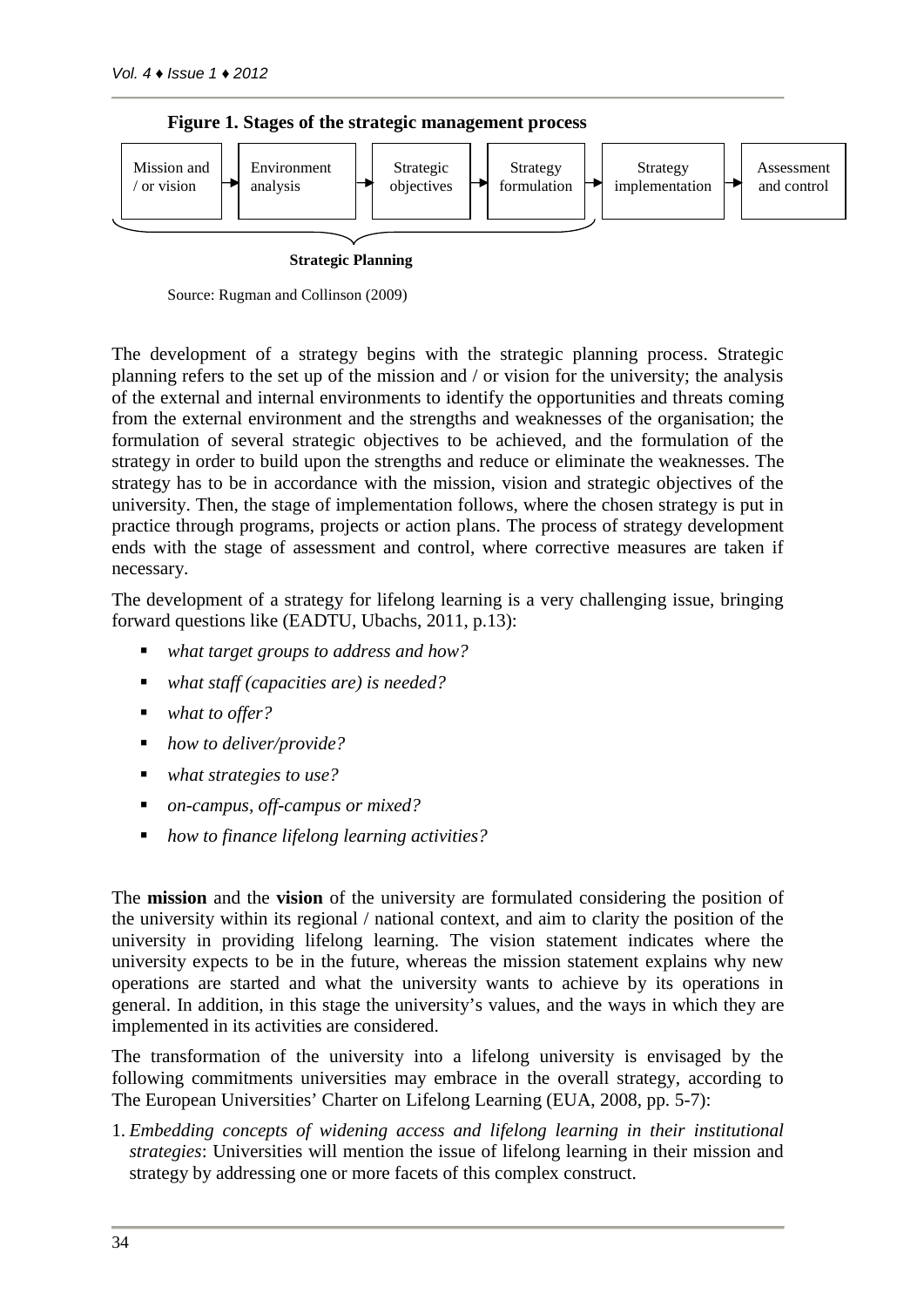- 2. *Providing education and learning to a diversified student population*: The concept of lifelong learning for all widens the target market of universities, from students to everybody that wishes to learn. This requires several adaptations universities have to implement to accommodate different categories of learners.
- *3. Adapting study programmes to ensure that they are designed to widen participation and attract returning adult learners:* Adult learners have different needs than students; this is why study programmes will be adapted by creating flexible learning paths.
- *4. Providing appropriate guidance and counselling services* to support learners of all ages and from different social and cultural backgrounds.
- *5. Recognising prior learning:* This commitment of universities is of major importance from the lifelong learning perspective because all forms of learning (formal, nonformal, and informal) are valued in an era where knowledge is acquired in many different forms and places.
- *6. Embracing lifelong learning in quality culture:* The need for a quality culture in universities was triggered by the rapid development of national quality assurance systems, and by several trends that formed the premises of a strong quality culture: increased university accountability to stakeholders, increased university autonomy from governments, the need to find alternative sources of funding, the high expectations of university's contribution to local, regional and national development, the emergence of the knowledge economy and so on.
- 7. *Strengthening the relationship between research, teaching and innovation in a perspective of lifelong learning*.
- *8. Consolidating reforms to promote a flexible and creative learning environment for all students.* The integration of lifelong learning in the strategy of a university requires a strong orientation towards creativity and flexibility in the learning paths.
- *9. Developing partnerships at local, regional, national and international level to provide attractive and relevant programmes.*
- *10. Acting as role models of lifelong learning institutions.*

**Environment analysis** considers the developments and changes in the external environment, and has the purpose to identify and analyse strengths, weaknesses, opportunities and threats (a SWOT analysis) the university is facing. Also, the analysis of the internal environment of the organisation needs to be conducted to assess the resources at the availability of the university.

EADTU (Bang, 2010, p.22) proposed a framework for reference when conducting a SWOT analysis for strategy development in universities. Firstly, the analysis of a university's strengths aims to identify whether the university is known for its research in certain areas or for its high-class education, what are the target segments mainly addressed, what is the level at which it operates (local, regional, national or international), what are the preferential agreements concluded with companies. Secondly, the analysis of university's weaknesses attempts to identify aspects possibly related to student-centred flexible learning, infrastructure, staff's competences etc. Thirdly, the analysis of opportunities aims to identify profitable market segments and educational needs coming from companies or public bodies. Fourthly, the identification of the threats may consider the competitors with the same competences or those already offering courses in the same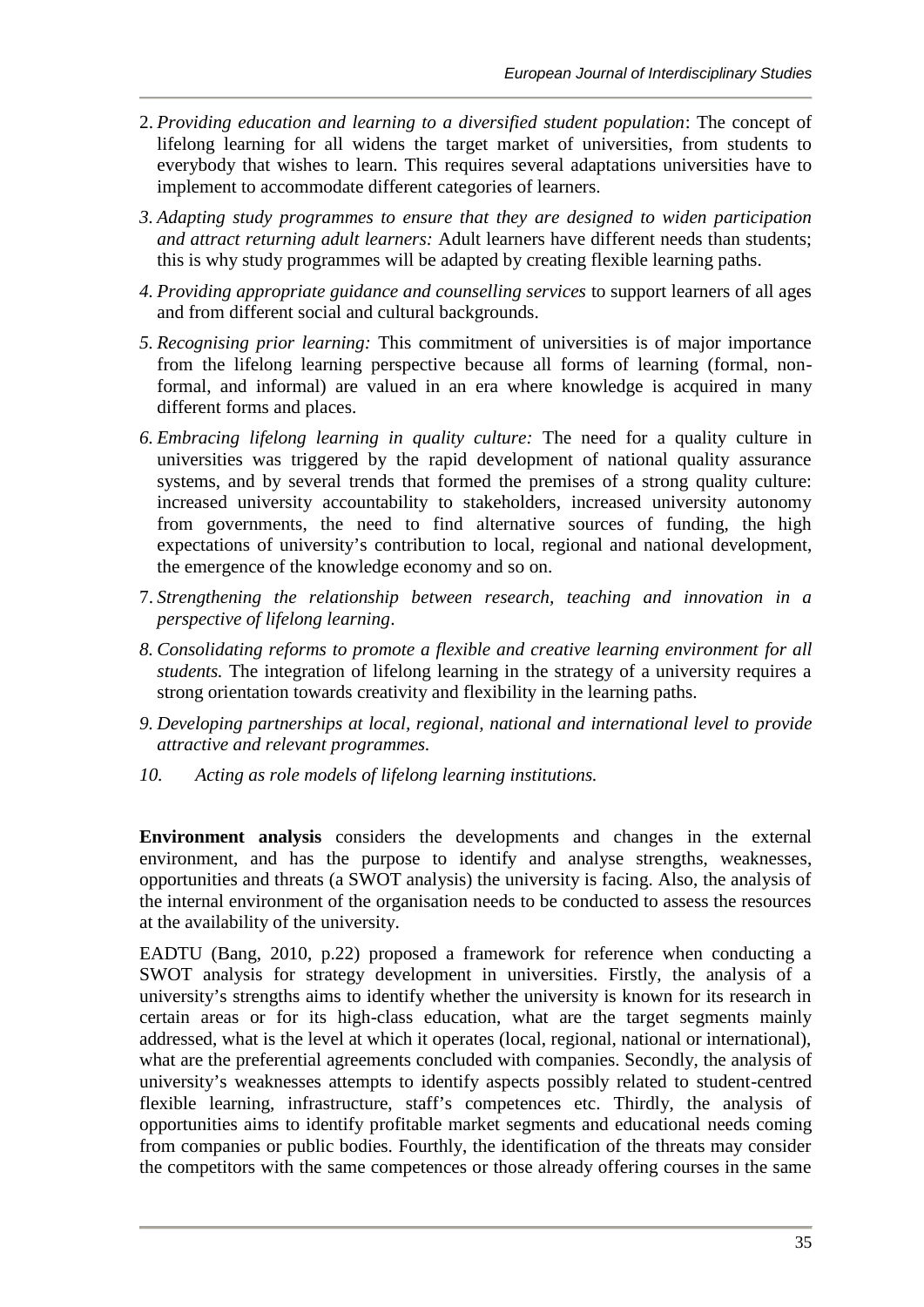area, the viability of the financing model, the changes in the environment in which the university operates.

This stage sets the basis of the **strategic plan** that usually includes:

- A **statement of strategic objectives** to be reached in the operations/activities both internally and externally in relation to stakeholders, users/customers and society in general;
- A series of strategic decisions by which the mission and objectives may be achieved;
- A list of general goals to be achieved, usually detailed under the form of specific goals that are quantifiable and time-based. Table 1 presents several goals established by universities from Finland as part of their lifelong learning strategy.

| Goals                                                                       | <b>Actions</b>                                                                                                                                                                                                                                                                                       |
|-----------------------------------------------------------------------------|------------------------------------------------------------------------------------------------------------------------------------------------------------------------------------------------------------------------------------------------------------------------------------------------------|
| Developing the content of<br>lifelong learning                              | Meeting the educational needs using prior knowledge and<br>٠<br>collaborative networks                                                                                                                                                                                                               |
|                                                                             | The educational content meeting the current learning needs<br>٠                                                                                                                                                                                                                                      |
|                                                                             | Developing degrees in order to continually match the needs of<br>٠<br>the working life                                                                                                                                                                                                               |
| Developing the viability of<br>lifelong learning services                   | Ensure customer orientation<br>٠<br>Developing degree structures which enable the diversification<br>٠<br>of the study option                                                                                                                                                                        |
| Developing internationalisation                                             | Increasing the degree and extension study options in English<br>٠<br>Increasing international innovation and research operations<br>٠<br>Increasing international collaboration between the continuing<br>٠<br>education organisations                                                               |
| Developing the pedagogy and                                                 | Part-time basic education leading to a degree<br>٠                                                                                                                                                                                                                                                   |
| study options suitable for                                                  | Developing open university education<br>٠                                                                                                                                                                                                                                                            |
| lifelong learners                                                           | Developing the modes of teaching and studying<br>٠                                                                                                                                                                                                                                                   |
| Developing the pedagogy and<br>study options suitable for adult<br>learners | Take the needs of students, who also work, into consideration<br>$\blacksquare$<br>Supporting the development of working communities and<br>٠<br>learning at work<br>Developing Study Counselling<br>٠                                                                                               |
| Developing the lifelong                                                     | Developing co-ordination<br>٠                                                                                                                                                                                                                                                                        |
| learning entity                                                             | Ensuring continuity and quality<br>٠                                                                                                                                                                                                                                                                 |
| Strengthening the regional<br>collaboration                                 | Close co-operation with the other continuing education<br>٠<br>organisations<br>Strengthening partnerships<br>٠<br>Participation in the regional, national and international<br>٠<br><b>Development Programmes</b><br>Promoting the co-operation amongst the Universities of Eastern<br>п<br>Finland |
| Innovative learning pathways                                                | The long-term strategic plans of continuing education providers<br>٠                                                                                                                                                                                                                                 |
|                                                                             | Supporting internationalisation<br>٠                                                                                                                                                                                                                                                                 |
|                                                                             | Strengthening study guidance and counselling<br>٠                                                                                                                                                                                                                                                    |
|                                                                             | Strengthening the acknowledgement and recognition of prior<br>٠                                                                                                                                                                                                                                      |
|                                                                             | learning                                                                                                                                                                                                                                                                                             |

**Table 1. Strategic goals and actions formulated by selected Finnish universities as part of their lifelong learning strategy**

Source: Adapted from Lindroos and Korkala (2008). Selection of goals from different universities.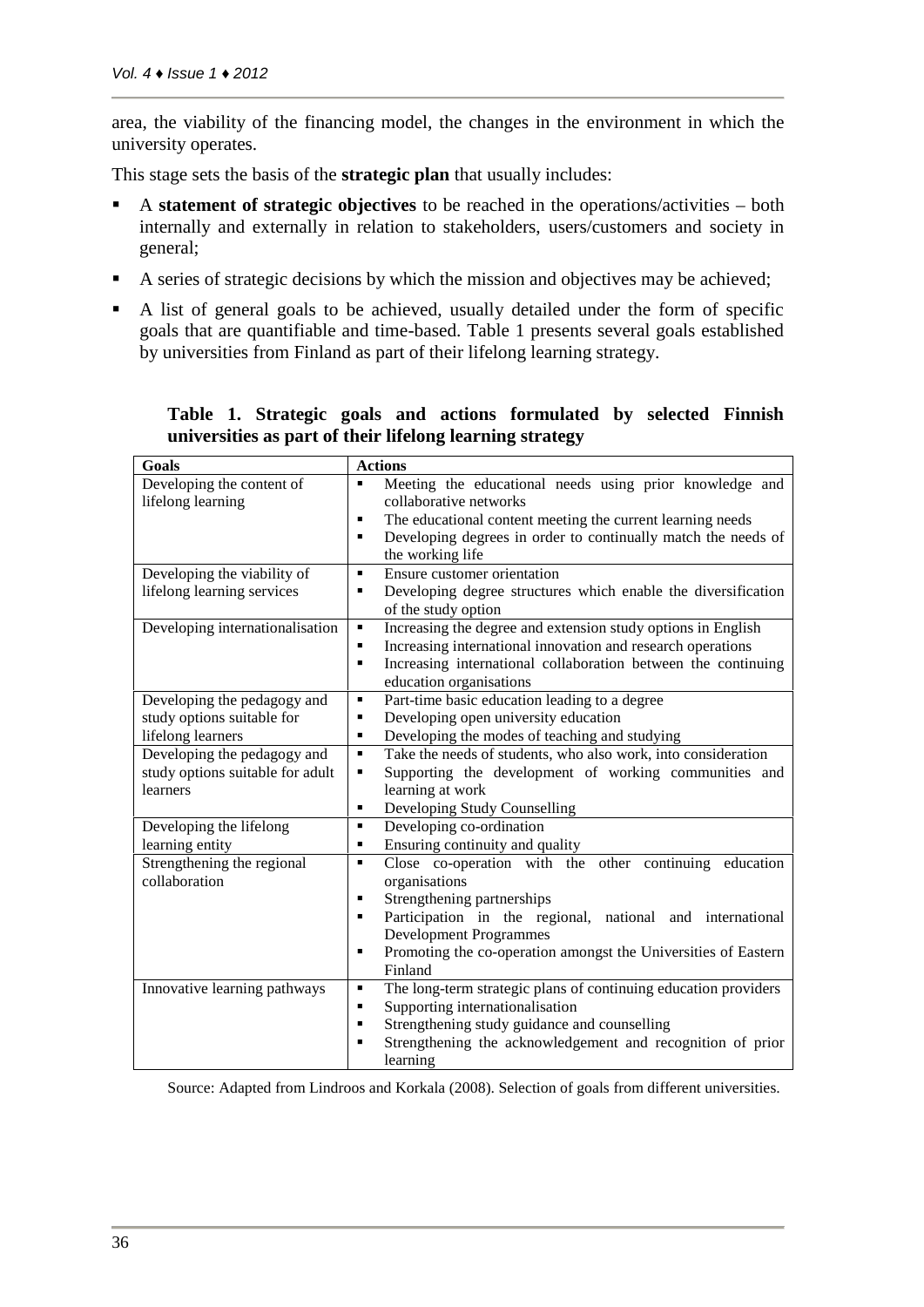**Strategy formulation** represents finding the right strategy and business models in order to implement structures and policies to enable the needed organisational change. EUCEN formulates this exercise as "how to move from university lifelong learning to lifelong learning universities?"

Lindroos and Korkala (2008, p. 27) prepared the following summary of lifelong learning strategies employed by the Finnish universities they investigated:

*1) Developing the provision of services*

- Recognizing and meeting the educational needs of society and the working sector
- Clarifying the educational service mix, managing customer lifelong learning needs, visibility
- Developing teaching and conditions for learning and studying, new methods of studying

*2) Collaboration and networking*

- **Strengthening the universities' internal co-operation**
- Strengthening regional co-operation, collaborating with other educational institutes
- Utilising the professional networks effectively

*3) Internationalisation*

**Increasing international operations** 

*4) Quality*

- Securing the prerequisites for the implementation of lifelong learning strategies and ensuring quality.
- Research-based: Science-based teaching

In the formulation of the strategy the university will choose the type(s) of their educational offer by developing programmes and courses that have different objectives and learning outcomes. They might cover all the forms of learning (formal, non-formal and informal) or some of them.

Traditionally, universities offer **formal learning** opportunities under the Bachelor – Master – Doctoral study programs. Nevertheless, formal education should prove meaningful and relevant in its application.

University involvement in **non-formal learning opportunities** began to increase, stimulated by the adoption of a lifelong learning approach. As mentioned earlier, nonformal learning is structured in terms of learning objectives, may end with formative assessment, may include certification, but does not lead to the award of formal academic degrees. Non-formal learning opportunities offered by a university refer to a variety of courses (specialisation courses, teacher training courses, language training courses, professional development, and computer skills courses for senior citizens etc.).

**Informal learning** is the least developed form of learning offered by universities. According to Eurostat (2007): '*informal learning corresponds to self-learning which is not part of either formal nor non-formal education and training, by using one of the following ways: making use of printed material (e.g. professional books, magazines and the like); computer-based learning / training; online Internet-based web education; making use of educational broadcasting or offline computer-based (audio or videotapes); visiting facilities aimed at transmitting educational content (library, learning centres, etc.)*'. They also stated that according to the definition of the European Commission, the intention / aim to learn is the critical point for distinguishing learning activities from non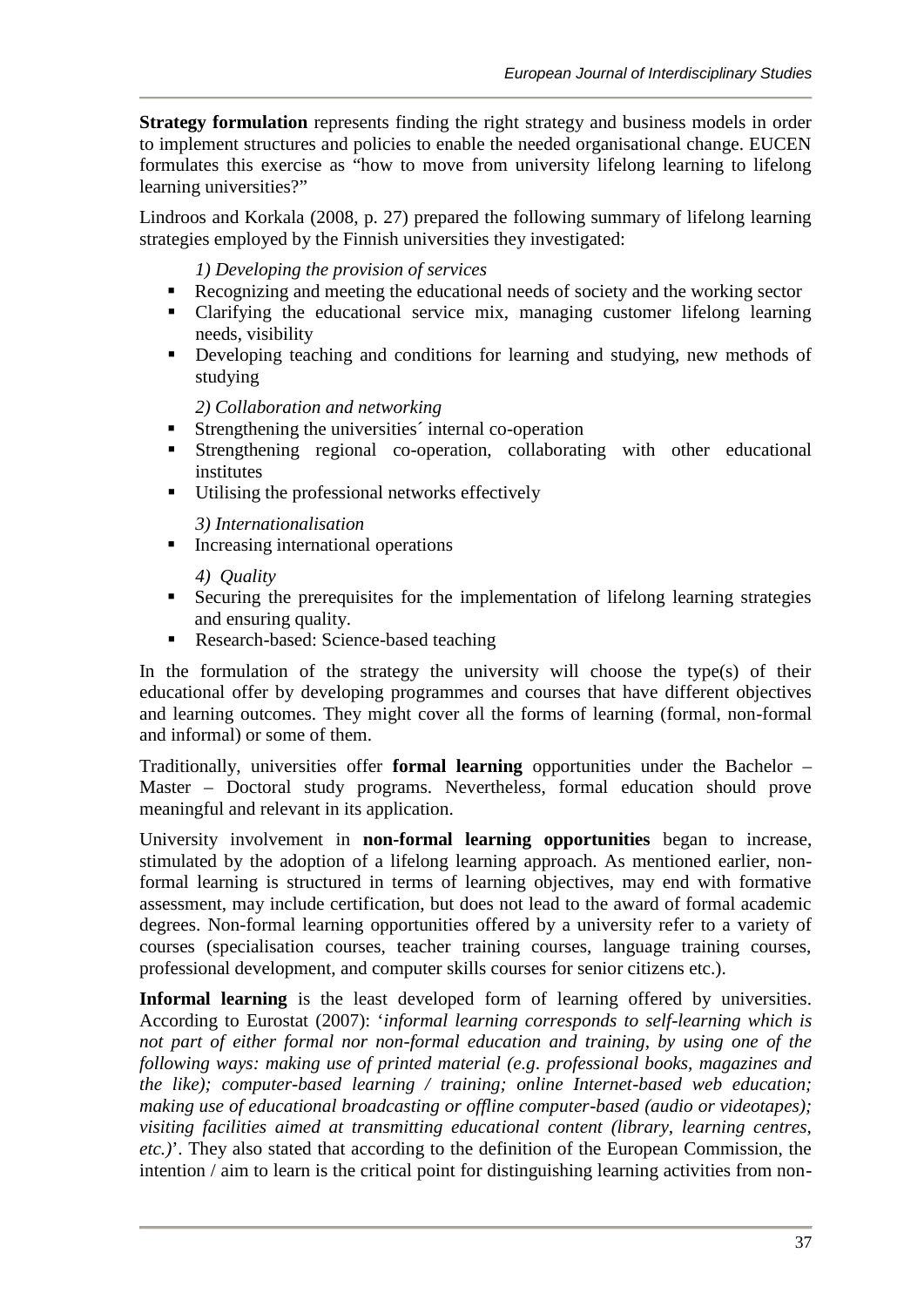learning activities (like cultural activities, sports activities etc) especially when discussing about informal learning. In this category of learning opportunities we include open educational resources developed and made available online by universities to anyone who wishes to study them.

In addition to the type(s) of learning selected, the university will decide upon the **delivery** style of the different courses and programmes. The delivery style varies from wholly face-to-face (on campus) teaching to wholly online teaching, with many forms of blended learning in between.

### **3. Case studies. Lifelong Learning Practices of Selected Romanian Universities**

**Methodology:** The present research investigates the extent to which selected public universities from Romania embraced the lifelong learning approach. Three universities were selected for a qualitative investigation of the case-study type. The universities were selected to be representative for different historical regions of Romania, based on data availability on their institutional website. The analysis of university strategy documents was conducted based on the framework of the university lifelong learning principles universities commit to according to the European Universities' Charter on Lifelong Learning (EUA, 2008):

- 1. Embedding concepts of widening access and lifelong learning in their institutional strategies.
- 2. Providing education and learning to a diversified student population.
- 3. Adapting study programmes to ensure that they are designed to widen participation and attract returning adult learners.
- 4. Providing appropriate guidance and counselling services.
- 5. Recognising prior learning.
- 6. Embracing lifelong learning in quality culture.
- 7. Strengthening the relationship between research, teaching and innovation in a perspective of lifelong learning.
- 8. Consolidating reforms to promote a flexible and creative learning environment for all students.
- 9. Developing partnerships at local, regional, national and international level to provide attractive and relevant programmes.
- 10. Acting as role models of lifelong learning institutions.

In addition to this framework, the participation of the university in the European Union's Lifelong Learning Programme (LLP 2007-2013) and the provision of education in different learning contexts (formal, non-formal and informal) were investigated.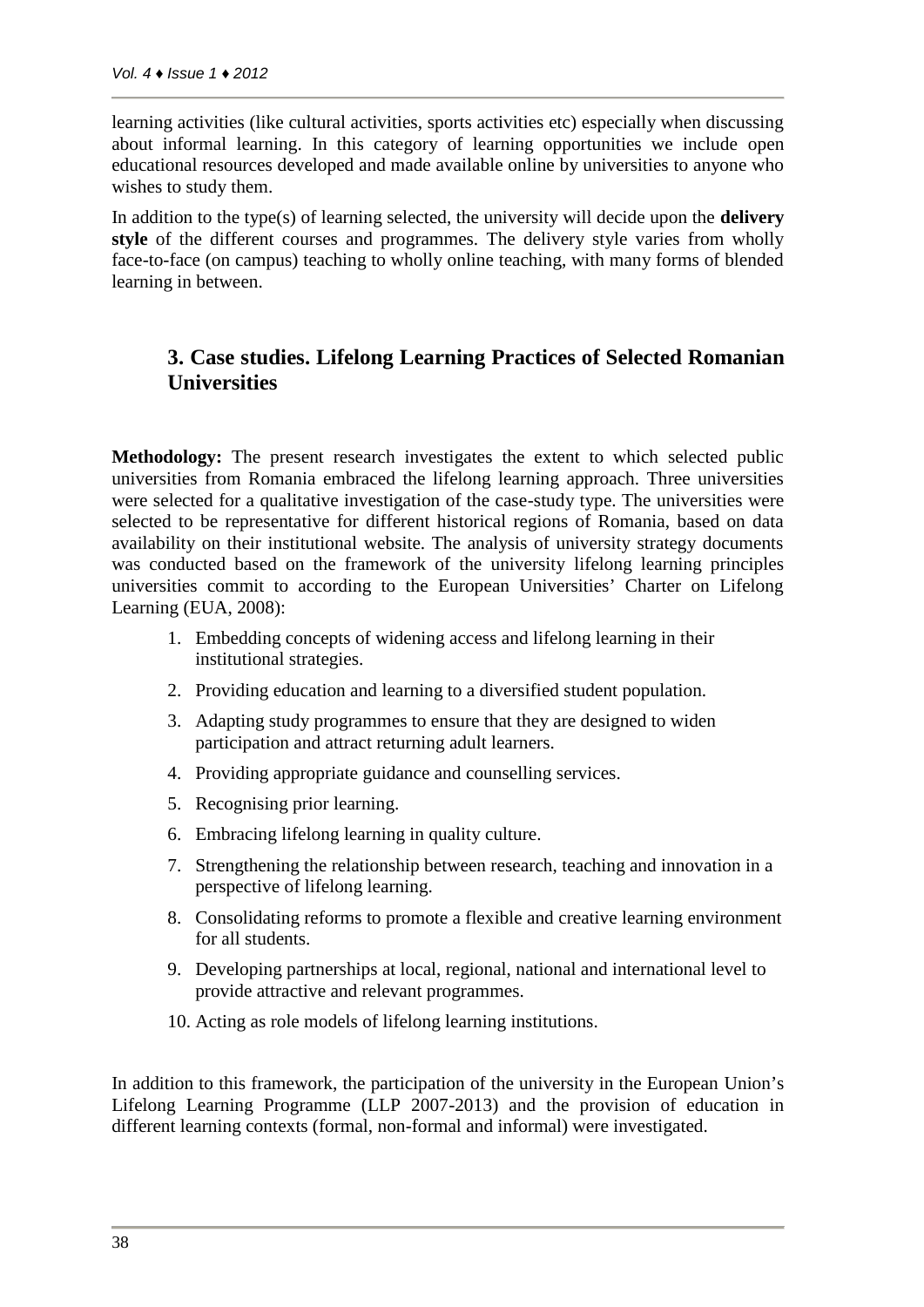#### **3.1. The University "Constantin Brâncu i" of Târgu Jiu ("UTGJIU")**

The following public documents were identified on the website of The University "Constantin Brâncu i" of Târgu Jiu at the date of this research was conducted:

- The Charter, amended in 2012;
- Regulation regarding University's responsibilities in the field of Lifelong Learning, dated September  $28<sup>th</sup>$ , 2011;
- Other procedures and regulations: Regulation regarding the statute of Free Mover Students, Procedure for the recognition of ERASMUS study visits, Regulation regarding the use of the credit transfer system, Procedure for the tracking of graduates' professional insertion, Regulation regarding the organisation and functioning of the Department for Distance Learning and Continuing Training.

The University "Constantin Brâncu i" of Târgu Jiu (from now on referred to as ".UTGJIU" or "the university") amended in 2012 the university charter according to the provisions regarding the lifelong learning of the Law of Education no. 1/2011. More so, the university elaborated a separate regulation regarding the lifelong learning activities to be involved in, and *aims at developing a separate strategy for lifelong learning* according to the provisions of the regulation. The development of continuing education strategies is considered to be a priority of the university given the following motives: the emergence of the knowledge-based society, the need to access state of the art knowledge and information, the need to effectively use the available resources.

The university understands the needs of every individual to learn throughout lifetime in order to gain knowledge, skills and competences valuable from personal, social, civic and / or professional viewpoints. The strategy plan aims to ensure:

- The access to a learning based on the needs of education and training;
- The adaptation of university's offer to accommodate the learning needs of different categories of learners so as they are able to combine learning with the family life and/ or working life;
- The achievement of high educational standards and high quality training so as the knowledge and competences provided meet the requirements of the labour market;
- The stimulation of learners' active participation to the community life.

The Plan of Actions regarding the implementation of the lifelong learning approach includes:

- Conducting studies and analyses regarding the needs for education and professional training at regional level;
- The elaboration of local plans of intervention in the field of continuing education;
- The provision of continuing training courses certified by the National Authority for Qualifications for: qualification, requalification, professional reconversion, initiation, specialisation, and improvement;
- The provision of information, guiding and counselling services on the courses and programs for continuing education and training.

Lifelong learning activities at UTGJIU are coordinated by the Department for Distance Learning and Continuing Training. The university provides identification, assessment and recognition of lifelong learning results. Due to their certification, UTGJIU is able to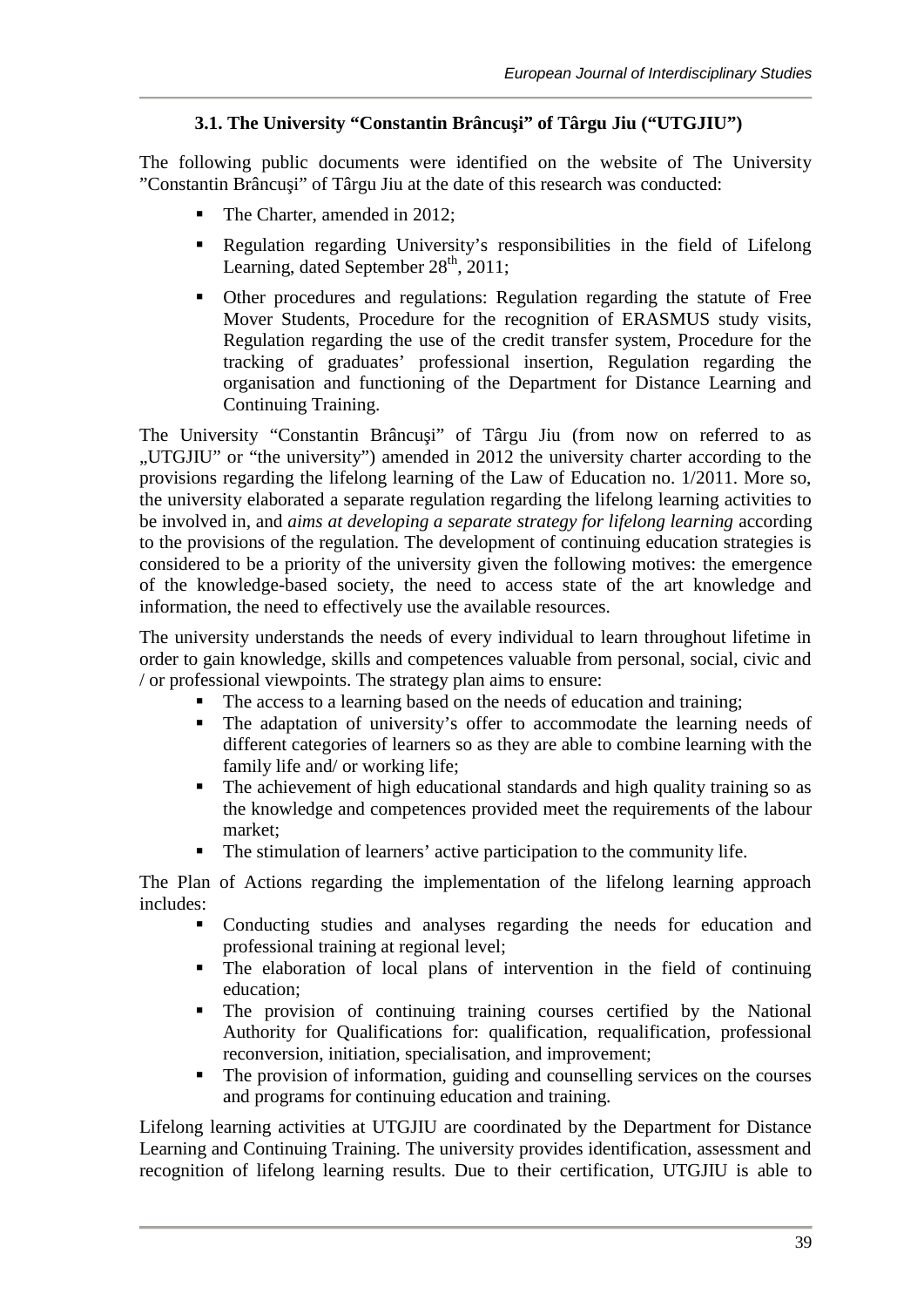recognize prior learning done in different learning contexts, including the non-formal and informal contexts, based on the Methodology for the recognition of the results of learning in non-formal and informal contexts elaborated by the Ministry of Education.

Career guiding and counselling services are provided by a dedicated department that aims to assist individuals of any age to make educational and professional choices to develop their career. The following activities are provided by UTGJIU in this field:

- Provision of information on career planning and developing;
- Provision of information on the labour market requirements, the needed competences and skills, and community life opportunities;
- Career counselling so as to help individuals clarify their aspirations and purposes in life, to understand their own educational profile, to make informal decisions, to administer their career and transition periods at different moments in life:
- Employment counselling so as to help individuals to clarify their immediate goals regarding the employment, to learn the required skills to seek and obtain a job;
- Work placement so as to help individuals to obtain a job.

The financing of lifelong learning activities can be ensured from public and private funds based on public-private partnerships, from employers' partial or entire contribution, from non-governmental organisations, from European programmes, own contribution or accounts for continuing education. Here it is worthy to be added that the "accounts for continuing education" were introduced by the Law of Education no. 1/2011 to stimulate lifelong learning. According to the law, each child is entitled at birth to receive from the state an aid in amount of 500 EUR for educational purposes; in addition, parents can redirect 2 percent of their income tax to this account on a yearly basis. This measure is said to be applicable for children born starting with 2013.

#### **3.2. The Bucharest University of Economics ("ASE Bucure ti")**

The following public documents were identified on the website of The Bucharest University of Economics at the date this research was conducted:

- The Charter dated September 2011
- The Strategy for development 2007-2014, dated July 3rd, 2007.
- The Strategy for development 2008-2012, extended to 2014, dated April 11th, 2008.
- The Policy and the Objectives of the Bucharest University of Economics in the field of Quality Assurance for 2012-2013, dated June  $13<sup>th</sup>$ , 2012.

The Bucharest University of Economics (from now on referred to as "ASE" or "the university") doesn't have compiled a separate lifelong learning strategy in addition to the overall university strategy. In what follows, elements related to lifelong learning are identified in the public documents presented earlier. Because these documents often present different approaches from one another, individual references are going to be used when presenting the findings.

The university acknowledges the central role of higher education institutions, their social responsibility and their role in the sustainable development of the society. Consequently, ASE aims to transform itself into an entrepreneurial university, actively involved and integrated into the European area of higher education. The orientation toward the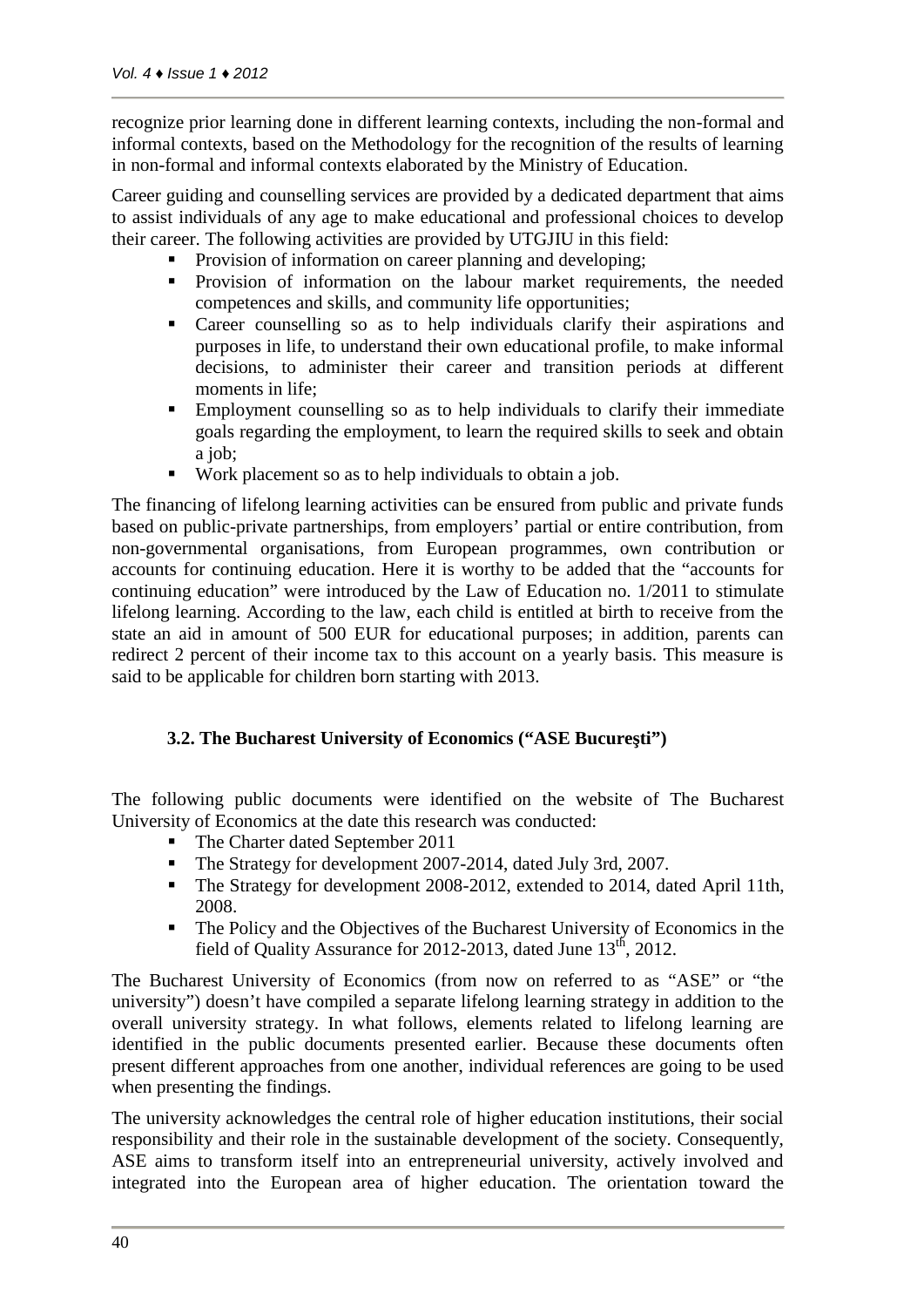customer leads the university to understand and analyse the needs of their customers in order to meet them. Offering study programmes centred on students is one of the objectives of the university, without clearly specifying the actions taken to actually meet this objective.

The mission of the university was conceived and implemented so as to address the societal needs through the study programmes offered. This means that the university understands their role in the development of society through education. This "duty" of the university is extended beyond the initial education, to continuing education. The aims of the university are to provide: logistic and professional support for continuing education, an adequate climate for the personal development of the university community members, support for the promotion of partnerships at national and international level, and a high quality of the educational process.

As regards the learning contexts, ASE provides mainly formal learning activities that cover both initial and continuing education: university education (bachelor, master, and doctoral degrees), and post-university education (postdoctoral and continuing education and training courses). The study programmes are organised either on-campus with normal frequency (bachelor, master and doctorate), on-campus with low frequency (bachelor and master), or in a mixed mode (on-campus and on-line) for bachelor distance learning only, according to the provisions of the Law of Education no. 1/2011. No particular adaptation of the study programmes to widen the participation of learners was identified. The recognition of prior formal learning is done through the use of the ECTS. This is assessed to be a minimum effort from the lifelong learning perspective, since according to this view the recognition of all forms of learning is to be provided to learners.

ASE participates in EU Lifelong Learning Programme 2007-2013, holding a valid Erasmus University Charter. For the academic year 2012-2013, the university concluded agreements with 98 partner universities from 20 European countries (ASE, 2012).

#### **3.3. The "Babeş-Bolyai" University of Cluj-Napoca**

The following public documents were identified on the website of The "Babe -Bolyai" University of Cluj-Napoca at the date this research was conducted:

- The Charter dated February 2012;
- The Strategic Plan for 2012-2015;
- The Regulation regarding the activity of the Centre for Continuing Training and Distance Learning – low frequency.

The "Babe -Bolyai" University (from now on referred to as "UBB" or "the university") considered the main trends registered at international level in the field of higher education when it elaborated the strategic plan of the university: the increase in the number of nontraditional students, the increased importance of technology in the educational process, the increased importance ascribed to transversal competences, the increased importance attributed to the monitoring of students' professional path, the increased social importance of higher education etc.

University's mission considers the role of continuing education in the development of society. UBB aims to ensure the training of students and researchers as active and responsible citizens, by promoting education and research in accordance to the requirements of the knowledge-based society through initial and continuing education. In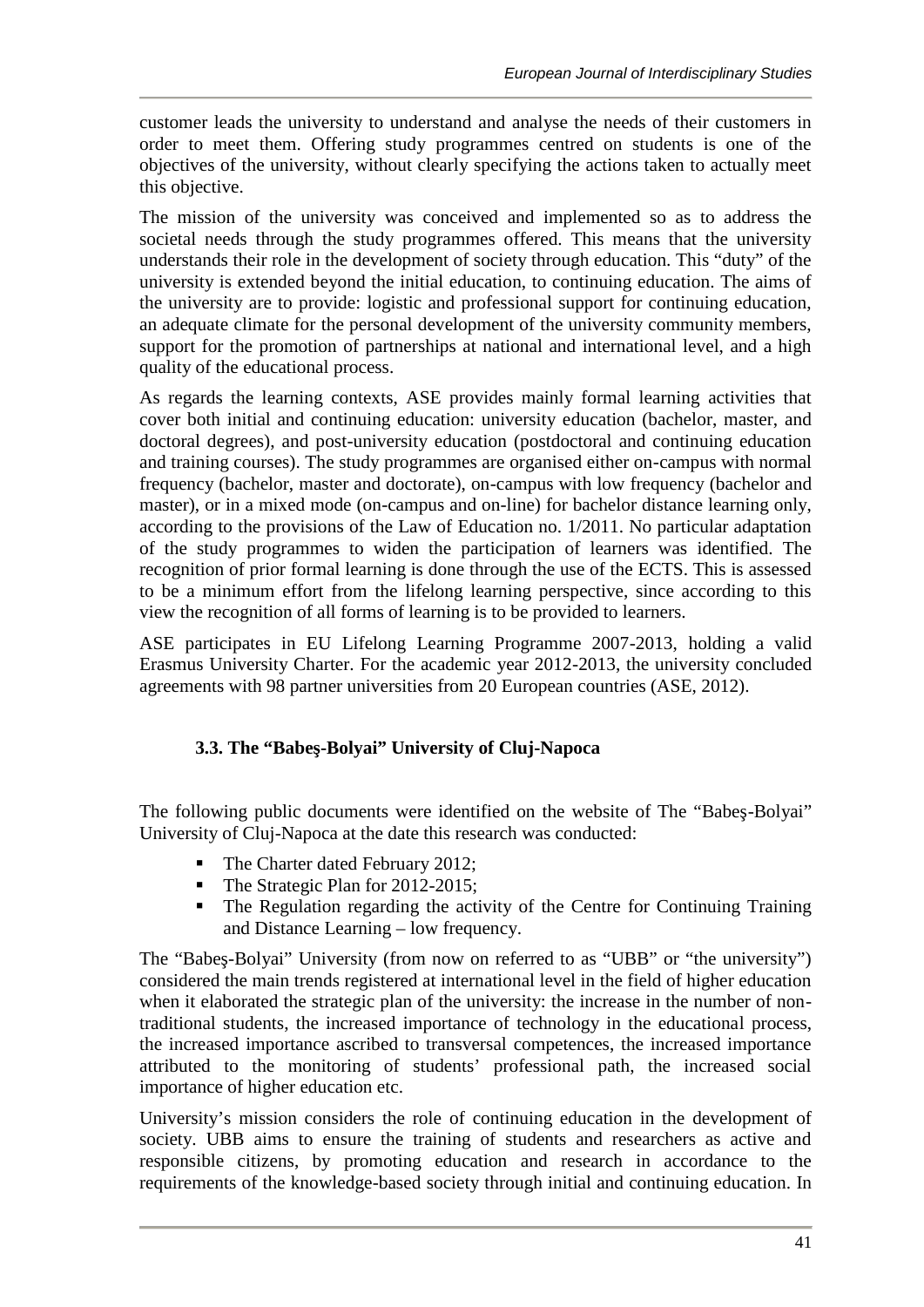addition, UBB aims to contribute to the local, regional and national development from social, economic, cultural and political perspectives, through an involvement correlated to community needs.

Although a separate strategy on lifelong learning was not identified, the university places a lot of emphasis on the importance of continuing education and training. Also, distance learning programmes are available to adults seeking initial or continuing education in a flexible manner, without having to interrupt their current professional activity.

The main strategic goal of UBB is *the provision of education adapted to the knowledge economy*. Among the objectives formulated to support this strategic goal we find several objectives related directly to the lifelong learning approach, such as:

- The harmonization of the curricula with the requirements of the labour market;
- The increased importance of the internships provided to students through partnerships with the business environment;
- The support of national and international student mobility;
- The improvement of the internationalisation degree of learners, researchers and faculty, and by providing "joint degrees";
- The development of continuing education and training programmes;
- The development of tools for monitoring graduates' insertion in the labour market and their career path.

The second strategic goal of UBB is *the development into a regional and national pole for adult continuing education and training*. The objectives set to achieve this goal are:

- The support and development of continuing professional education and training;
- The development of e-learning facilities and distance learning / low frequency programmes;
- The harmonization of the professional education and training programmes with the current requirements and forecasted needs of the labour market.

Several indicators are used to monitor the university's performance in achieving this strategic goal: the number of continuing education and training programmes developed / initiated/ continued; the number of learners; the number of individuals that used university's learning facilities; the number of networking, promotional and /or dissemination activities conducted to communicate the continuing education and training offer; the number of beneficiaries of the networking, promotional and /or dissemination activities conducted to communicate the continuing education and training offer; the number of distance learning / low frequency programmes and the number of students of this type of programmes; the opinions of the graduates and employers regarding the study programmes offered by UBB.

Community involvement represents another strategic development direction of UBB. The university formulated three strategic goals in this respect:

- Turning into advantage the highly specialised expertise and competency by providing services to the business environment, civil society and public administration, by initiating and developing fundraising campaigns, providing consulting services, increasing the dissemination of research results;
- The emphasis on the university's role as a major education and culture provider, by concluding partnerships with cultural institutions, organising cultural events, and promoting the city to qualify for the title of European cultural capital;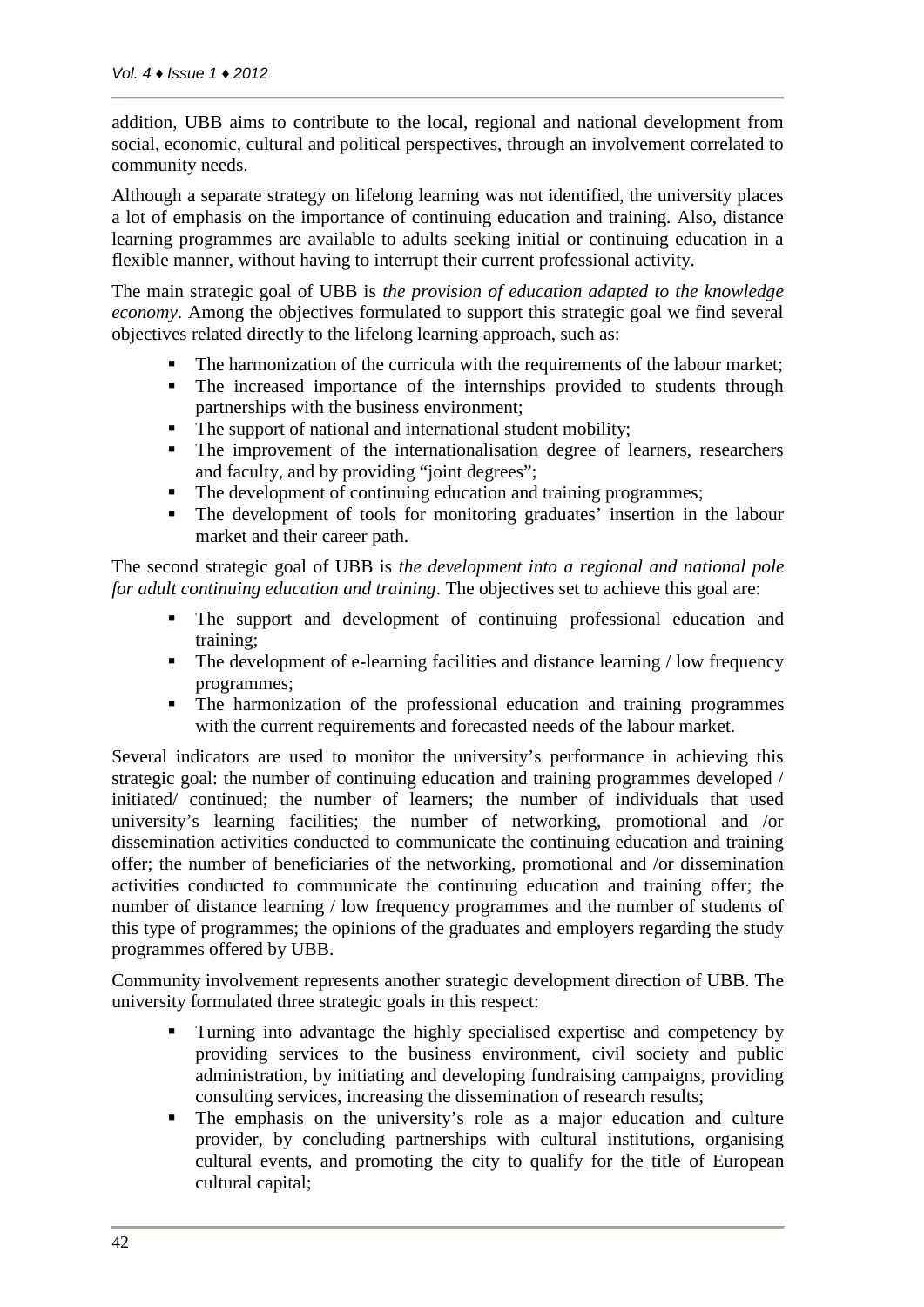The increase of university's involvement into community, by engaging in public debate, initiating a CSR programme, and networking with existing economic, civil, and public administration partners.

### **4. Conclusions**

Universities' involvement in different lifelong learning activities presented in this study was assessed based on the provisions of university documents on strategy and from other public internal documents, as mentioned at the beginning of each case study. This is why the research findings have a declarative nature, meaning they represent what universities declared in public documents to aim in relation to lifelong learning implementation at institutional level, not what they have actually done in this respect.

The lifelong learning approach is widely supported at international level, and it begins to gain importance at national level too. Although the national strategy for lifelong learning is currently under development, several provisions on lifelong learning were formulated in the Law of Education no. 1/2011. At university level, the actual shift towards the lifelong learning approach is in progress. Findings show that the degree to which the investigated universities embraced the lifelong learning orientation in their strategy varies largely. As regards the actual implementation and organisation of the lifelong learning activities huge differences were noted as well. Among the obstacles universities face when organising lifelong learning activities the following are to be mentioned. First, the lack of understanding of the construct of lifelong learning at the level of top management and how this can actually help universities in maintaining / gaining competitive advantages over competitors. Secondly, the lack of interest to move from traditional higher education to a student-centred education, where educational programmes are designed starting from the needs of learners. Although some concepts related to lifelong learning were adopted and some disparate measures were implemented – like distance education, e-learning, continuing training, career counselling – one cannot conclude that the universities in Romania transformed or are in the process of transforming themselves in lifelong learning universities. But the good news is that the process was initiated. Other obstacles refer to the lack of proper infrastructure, learners' and employers' preference for private training companies, rigidity in adapting the study programmes or organising new study programmes according to the needs of the learners, lack of studies to show the future needs of the labour market. The fact that universities are still in the incipient stage of the process of transformation into a lifelong learning university can be justified by the lack of coherent legislation in the field of lifelong learning. Nevertheless, the most active universities have taken measures in this respect.

#### **Acknowledgement**

*This work was co-financed from the European Social Fund through Sectoral Operational Programme Human Resources Development 2007-2013, project number POSDRU/1.5/S/59184 "Performance and excellence in postdoctoral research in Romanian economics science domain"*

#### **References:**

ASE Bucure ti (2007): "Strategia de dezvoltare a Academiei de Studii Economice din Bucure ti 2007-2014", http://www.ase.ro/ase/management/Baza